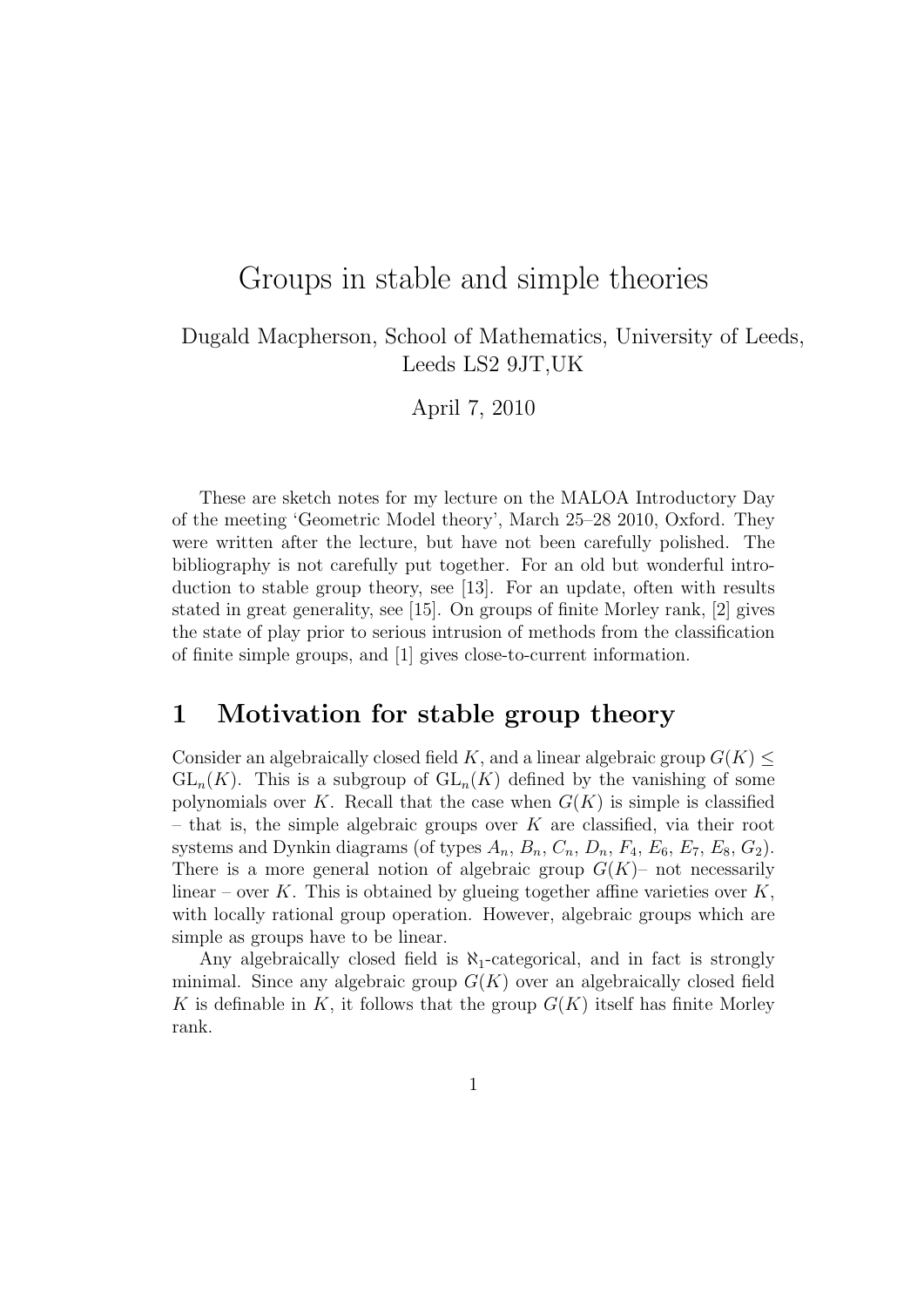These remarks motivate the following beautiful foundational conjecture, which emerged from considerations of Zilber in the 1970s.

Conjecture 1.1 (Cherlin-Zilber Conjecture/ Algebraicity conjecture) Any infinite simple group of finite Morley rank is an algebraic group over an algebraically closed field.

#### Remarks.

1. When tackling this conjecture, or more generally working with stable groups (or generalisations) we consider groups *possibly with extra struc*ture. Generally, the term stable group just means group definable in a stable structure, so there may be additional structure induced from the ambient structure.

2. By a result of Borovik and Poizat, the 2-Sylows in a group of finite Morley rank are conjugate. Furthermore, the connected component of a 2- Sylow has the form  $B \times T$  where B is definable, connected, and nilpotent of bounded exponent, and  $T$  is divisible abelian. This suggests a case-division for the Algebraicity Conjecture into even type (where  $T = 1$ ) mixed type (where B and T are non-trivial), odd type (where  $B = 1$ ) and degenerate type (where  $B = T = 1$ ). Even type should arise from an algebraic group over an algebraically closed field in even characteristic, odd type from odd or zero characteristic, and the other cases not exist. So far, as the culmination of very considerable work following ideas from the classification of finite simple groups, the even type case has been completed, and the mixed case eliminated [1]. There is considerable progress in odd type, but certain 'small' configurations are apparently hard to eliminate. The degenerate case appears inaccessible – there is no version of the Feit-Thompson Theorem in finite group theory. There appears now to be no great confidence in the truth of the overall conjecture, but the structure theory so far obtained is enlightening.

3. Any infinite simple group G of finite Morley rank has  $\aleph_1$ -categorical theory. This follows from the Zilber Indecomposability Theorem (see below).

5. The Algebraicity Conjecture would have followed from the Zilber Trichotomy Conjecture (in its strongest form) if the latter had been true.

6. Peterzil and Starchenko [10] proved an o-minimal version of the Zilber Trichotomy Conjecture is true. From this, Peterzil, Pillay and Starchenko [11, 12] proved the truth of an o-minimal version of the Algebraicity Conjecture, in the following form.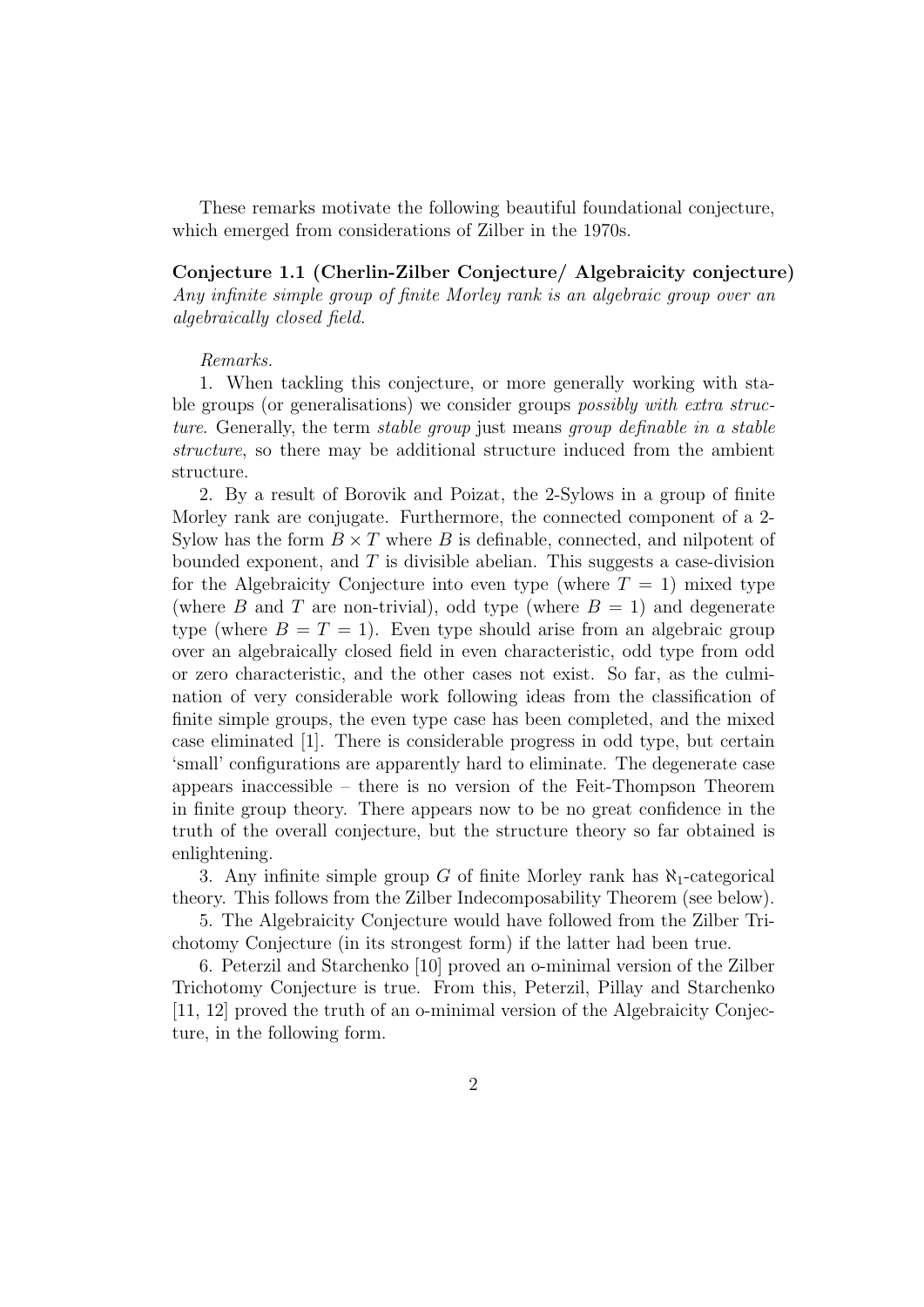**Theorem 1.2 (Peterzil, Pillay, Starchenko)** Let G be an infinite definably simple group definable in an o-minimal structure M. Then there is a definable real closed field  $k$ , and one of the following holds:

(i) G is definably isomorphic to the  $k(\sqrt{-1})$ -rational points of a linear algebraic group defined over  $k(\sqrt{-1})$ ;

 $(ii)$  G is definably isomorphic to the semialgebraic connected component of a group  $\hat{G}(k)$ , where  $\hat{G}$  is an algebraic group defined over k.

7. Any group definable in an algebraically closed field can be definably given the structure of an algebraic group. This was proved by van den Dries in characteristic 0, and by Hrushovski in characteristic  $p$ , and is based on Weil's construction of an algebraic group from generic algebraic data.

8. By work of Zilber, any  $\aleph_1$ -categorical structure is built by a sequence of covers. Certain definable groups of permutations, which are either abelian of simple, play a key role (and have finite Morley rank, by definability).

This last remark is based on the notion of a binding group, introduced by Zilber and developed in other contexts by Hrushovski. For example, we have the following, taken from [13].

**Theorem 1.3** Let T be  $\omega$ -stable,  $M \models T$  be prime over  $\emptyset$ , and let P, Q be  $\emptyset$ -definable sets, with P Q-internal (that is,  $P \subset \text{dcl}(Q \cup F)$  for some finite  $F$ ). Then the group of automorphisms of M which fix Q pointwise induces a definable group of automorphisms of P, called the binding group of P over  $Q$ .

We also mention the following theorem of Hrushovski, proved in greater generality by Hrushovski, and proved earlier in the  $\omega$ -categorical case by Zilber. It is another indication that the study of definable (so stable) groups is essential to the development of stability theory.

**Theorem 1.4** Let M be a locally modular non-trivial strongly minimal set. then there is an infinite group definable in M.

In fact, Theorem 1.4 carries much additional information. There is an infinitely definable group  $G$  (which is an intersection of definable groups). This group has the structure of a vector space over the division ring of quasiendomorphisms, and model theoretic independence in M is governed by linear independence in G.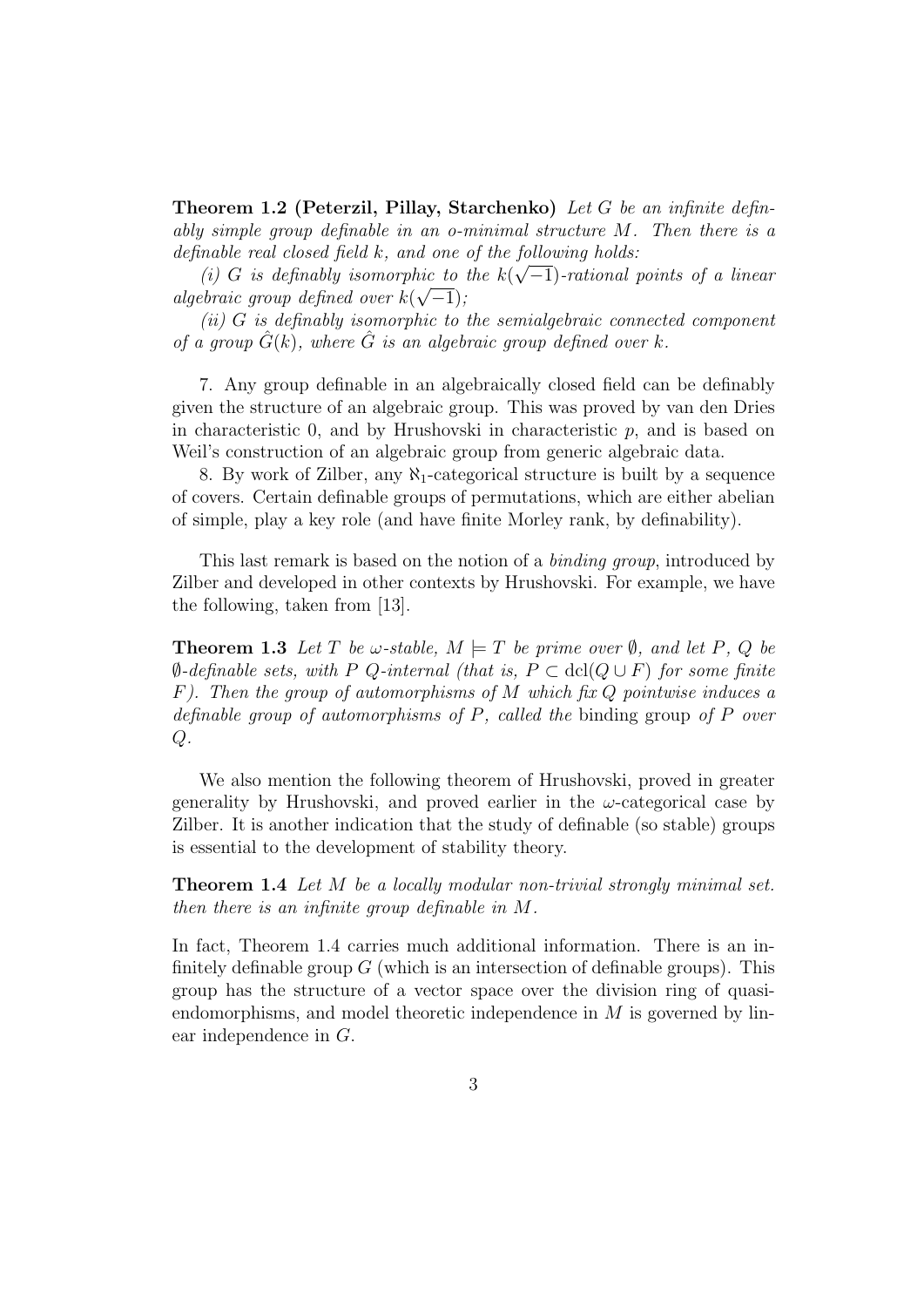Several important methods of group construction are based on the following theorem of Hrushovski, an abstract model-theoretic generalisation of Weil's result mentioned above.

**Theorem 1.5** In a structure with stable theory, let p be a complete stationary type, and  $m(x, y)$  a partial definable function, and suppose

(i) if  $a, b \models p$  are independent, then  $m(a, b) \models p$  and is independent from both a and b,

(ii) if  $a, b, c \models p$  are independent, then  $m(a, m(b, c)) = m(m(a, b), c)$ .

Then there is a connected  $\infty$ -definable group G and a bijection mapping the set of realisations of p to the generic of  $G$ , taking m to group multiplication.

Often, this is applied in conjunction with Hrushovski's 'Group Configuration' arguments. We remark that, in a stable group (in fact, in some more general situations), any  $\infty$ -definable group is an intersection of definable groups. This is due to Hrushovski.

## 2 One-based groups

First, recall the following theorem of Baur and Monk. A positive primitive (p.p.) formula  $\phi(\bar{x})$  is one of the form  $\exists \bar{y}\psi(\bar{x}, \bar{y})$ , where  $\psi$  is a conjunction of atomic formulas.

**Theorem 2.1** Let R be a ring, and let T be any complete theory of right R-modules (in the usual language of right R-modules, with a unary function symbol  $f_r$  for each  $r \in R$ , for scalar multiplication by r). Then every formula  $\phi(\bar{x})$  is equivalent to a boolean combination of positive primitive formulas. In particular, if  $M \models T$  then every definable subset of M is a boolean combination of cosets of p.p. definable subgroups of M.

Since every abelian group may be viewed as a  $\mathbb{Z}$ -modules, we obtain

Corollary 2.2 Every abelian group (as a structure in the language of groups) has stable theory.

Recall that a stable theory  $T$  is 1-based if any sets  $A$  and  $B$  are independent over  $\operatorname{acl}^{eq}(A) \cap \operatorname{acl}^{eq}(B)$ .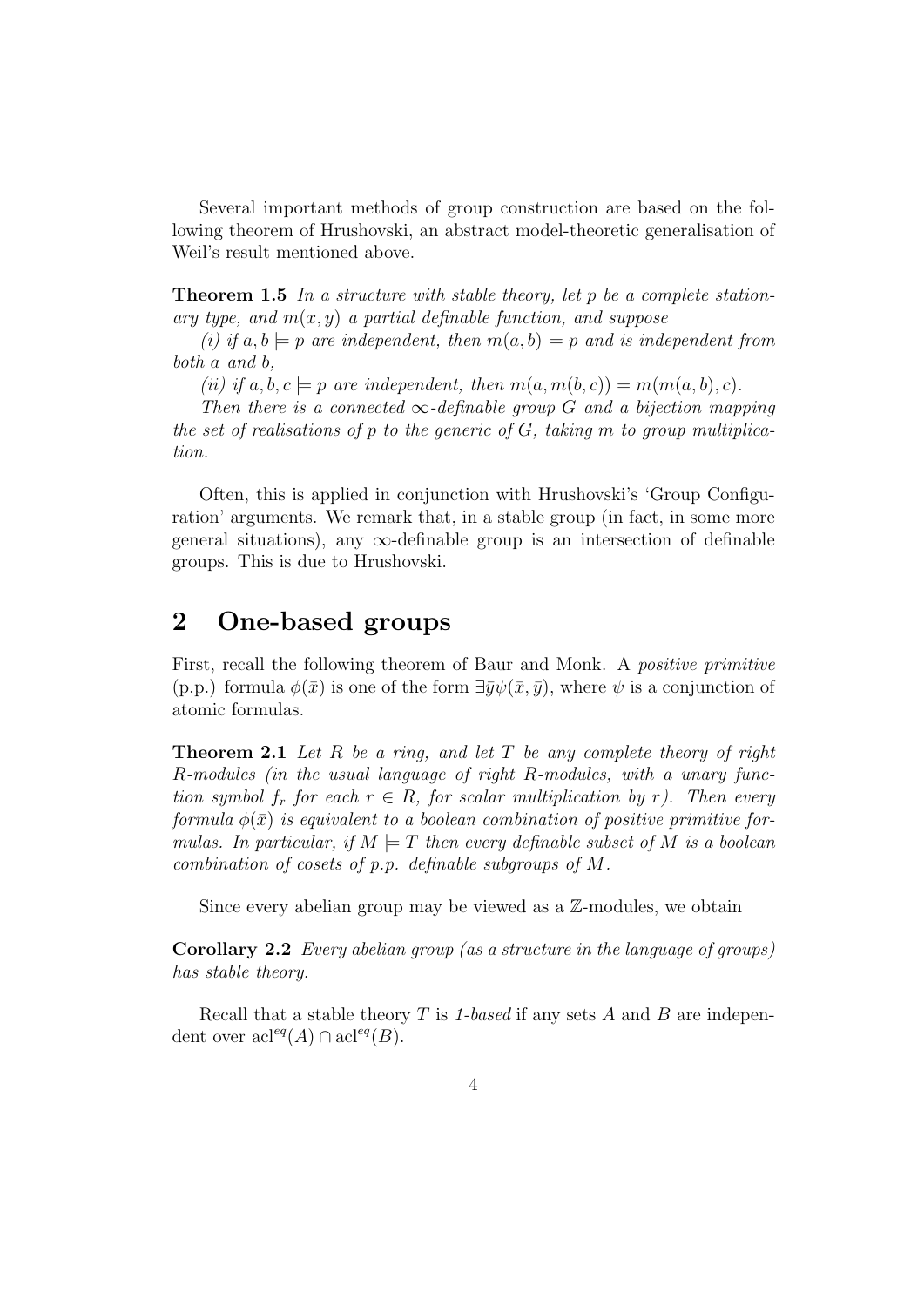For example, any  $\aleph_1$ -categorical structure with a locally modular strongly minimal set has 1-based theory. Also, any (pure) abelian group has 1-based theory. In the other direction, we have

**Theorem 2.3 (Hrushovski, Pillay [7])** Any group definable in a stable 1based theory is abelian-by-finite.

Remark 2.4 We may talk also of a definable set in a theory being 1-based. If G is a definable group in a stable structure, then  $G$  is 1-based if and only if, for all n, every definable subset of  $G<sup>n</sup>$  is a boolean combination of ( $\emptyset$ -definable subgroups of  $G<sup>n</sup>$ .

## 3 Groups with tame theory

Though the Algebraicity Conjecture is stated under the very strong finite Morley rank assumption, I am not aware of any known example of a simple non-abelian group with 'tame' theory, other than ones closely related to the rational points of an algebraic group over a 'tame field'. I do not define 'tame' here. It could be taken to mean that the underlying theory is stable, or simple, or NIP, or rosy, or..., or possibly just that there is a quantifier elimination in a reasonable language.

More generally, I am aware of the following classes of groups with tame theories.

– Abelian-by-finite groups (by the Baur-Monk p.p. elimination)

– Mekler Constructions. Let Γ be a graph with vertex set VΓ. If p is an odd prime, we consider the group  $G(\Gamma)$  which is free on the generating set  $V\Gamma$  subject to being of nilpotency class 2 and exponent p, and subject to the condition that for any  $u, v \in V\Gamma$ ,  $[u, v] = 1$  if and only if u and v are adjacent in Γ. By results of Mekler [9], much of the model theory of Γ (e.g. stability, but not Morley rank or  $\aleph_0$ -categoricity) transfers to  $G(\Gamma)$ . See [6, Appendix A.3] for a further exposition.

– Baudisch groups. There are various versions. For example, Baudisch built a connected group of finite Morley rank and nilpotency class 2 which does not interpret an algebraically closed field, by a 'Hrushovski construction'.

– Rational points of an algebraic group over a tame field (possibly taking a semialgebraic connected component, the fixed points of some automorphism, the rational points over a valuation ring, or some such tweaking).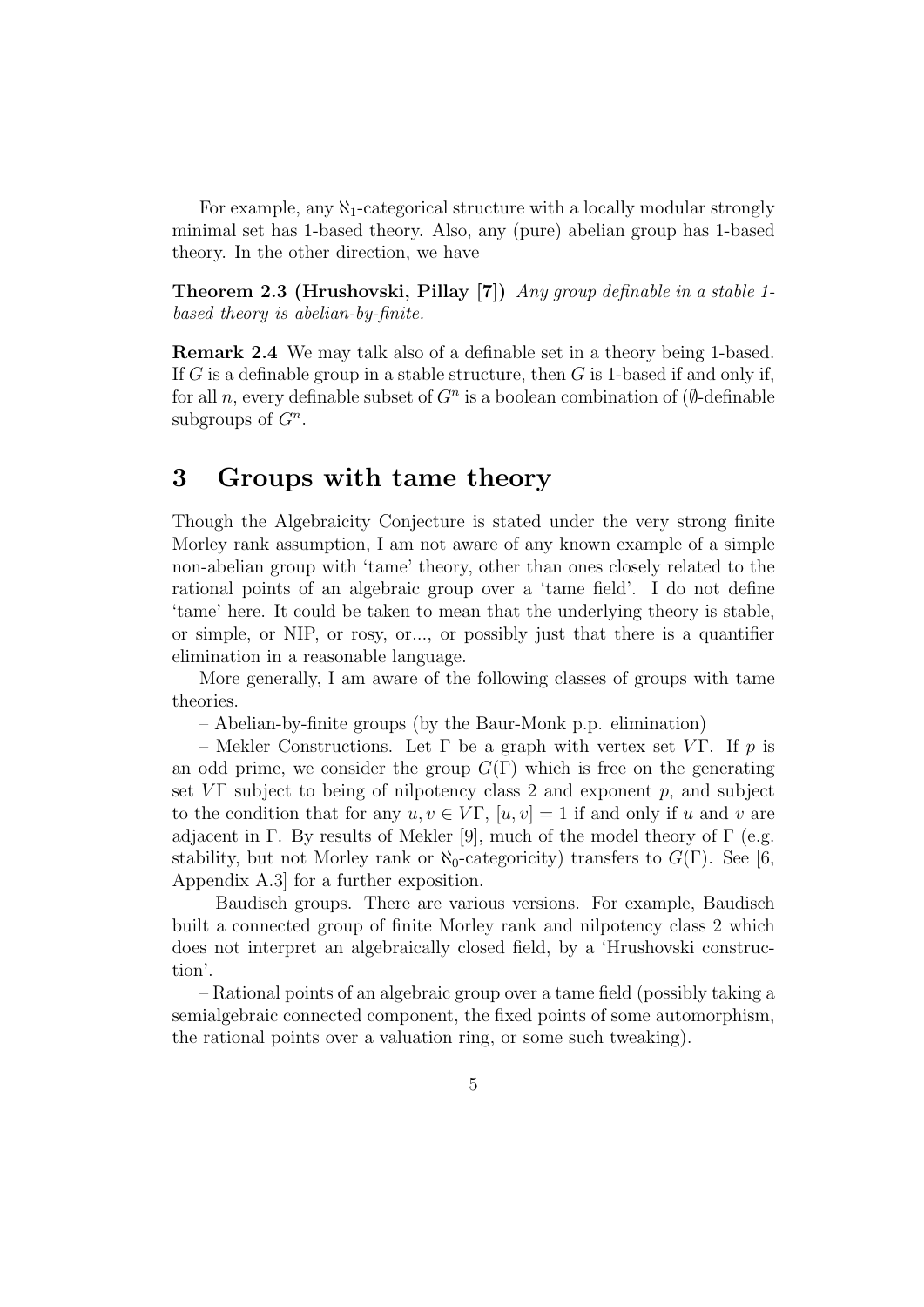– Free groups, and more generally hyperbolic groups (by work of Sela).

# 4 The Baldwin-Saxl Theorem, and chain conditions

We say that a group G has the *descending chain condition* on subgroups with property P if there are no infinite strictly descending chains of subgroups having the property P.

**Proposition 4.1** Let G be an  $\omega$ -stable group. Then G has the dcc on definable subgroups.

The idea of the proof is that pairs (Morley rank, Morley degree) are lexicographically well-ordered. If  $H_1 < H_2$  are definable subgroups of  $G$ , then if  $|H_2: H_1|$  is finite then they have the same Morley rank but  $H_1$  has smaller Morley degree, and if the index is infinite,  $H_1$  has smaller Morley rank.

The following generalisation is originally due to Baldwin and Saxl [3]. There is a full development of the ideas in [15].

**Theorem 4.2** Let G be a group definable in a stable theory  $T$ . Then  $G$ has icc, the uniform chain condition on intersections of uniformly definable subgroups: for any formula  $\phi(x, \bar{y})$ , there is  $n_{\phi} \in \mathbb{N}$  such that any descending chain of intersections of  $\phi$ -definable subgroups has length at most  $n_{\phi}$ .

Sketch Proof(a) Since G is stable, it is NIP (i.e. does not have the independence property). It follows that there is  $n$  such that every intersection of finitely many  $\phi$ -definable subgroups is an intersection of at most  $n \phi$ -definable subgroups.

Indeed, otherwise, for all m we can find  $\{H_i = \phi(G, \bar{a}_i) : 1 \leq i \leq m\}$ such that the intersection is not a proper subintersection. Given such a family, for each i, choose  $b_i \in (\bigcap_{j \neq i} H_j) \setminus H_i$ . Now for each  $I \subset \{1, \ldots, m\}$ ,  $b_I := \prod_{i \in I} b_i \in (\bigcap_{j \notin I} H_j) \setminus \bigcup_{j \in I} H_j.$ 

Thus,  $\phi(b_I, a_i)$  holds if and only if  $i \notin I$ , contradicting NIP.

(b) The collection of intersections of n many  $\phi$ -definable subgroups is a uniformly definable family, so chains of such intersections have bounded length (for example because the theory T does not have the strict order property).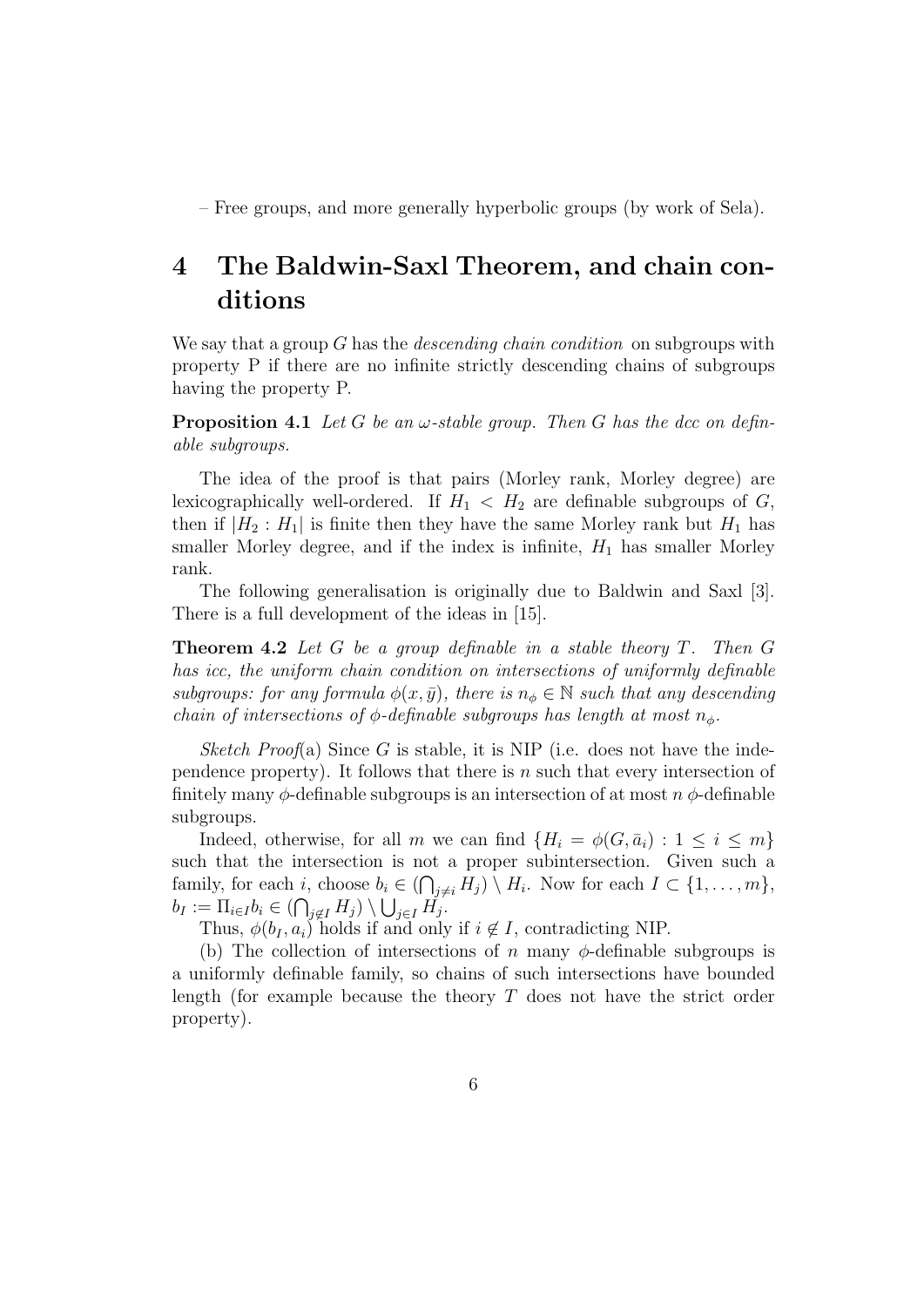**Remark 4.3** It follows that if G is stable and  $A \subset G$  then there is finite  $A_0 \subseteq A$  such that  $C_G(A) = C_G(A_0)$  – to see this, apply the theorem to the formula  $\phi(x, y)$  which says  $xy = yx$ . In particular, we have dcc for centralisers, and centralisers are definable. Since the formula  $xy = yx$  is quantifier-free, this is inherited by subgroups of stable groups. In particular, as is well-known, linear groups have dcc on centralisers, as they are subgroups of  $GL_n(K)$  for some algebraically closed field K and some n.

With a little work (induction on derived length or nilpotency class), one obtains

#### **Corollary 4.4** Let  $G$  be a group definable in a stable theory. Then

(i) if  $H \leq G$  is soluble of derived length d, then H lies in a soluble definable subgroup of G of derived length d.

(ii) if  $H < G$  is nilpotent of class c then H is contained in a definable nilpotent subgroup of G of class c.

In fact, it can be shown [15] that if  $G$  is stable, then the collection of all nilpotent normal subgroups of G generates a nilpotent normal subgroup of G (the Fitting subgroup). This will be definable. It is not known if every stable group has a largest soluble normal subgroup.

The Baldwin-Saxl Theorem gives a good notion of 'connected component' in stable groups. Indeed, let G be a stable group. For each formula  $\phi(x, \bar{y})$ there is a smallest subgroup of  $G$  of finite index defined by intersections of instances of  $\phi$ . The intersection of these, as  $\phi$  varies, will be an  $\infty$ definable subgroup of G of index at most  $2^{|T|}$ , and is denoted  $G^o$  and called the connected component of G. In particular, G is connected if it has no proper definable subgroups of finite index. If G is saturated, then  $G/G^{\circ}$ is profinite. If G is  $\omega$ -stable, then by Proposition 4.1,  $G^o$  is definable and  $|G: G^o|$  is finite. In groups of finite Morley rank, this is the generalisation, first identified by Zilber, of the connected component of an algebraic group over an algebraically closed field.

In simple theories, all this breaks down. An example to bear in mind is an infinite extraspecial group of exponent  $p$  (where  $p$  is an odd prime). Here  $P' = Z(P) \cong C_p$ , and  $P/Z(P)$  is elementary abelian. This group is  $\omega$ -categorical and supersimple of SU-rank 1, but not stable (it has the independence property, witnessed by the formula  $[x, y] = 1$ . The centre  $Z(P)$  is an intersection of centralisers of finite index in P.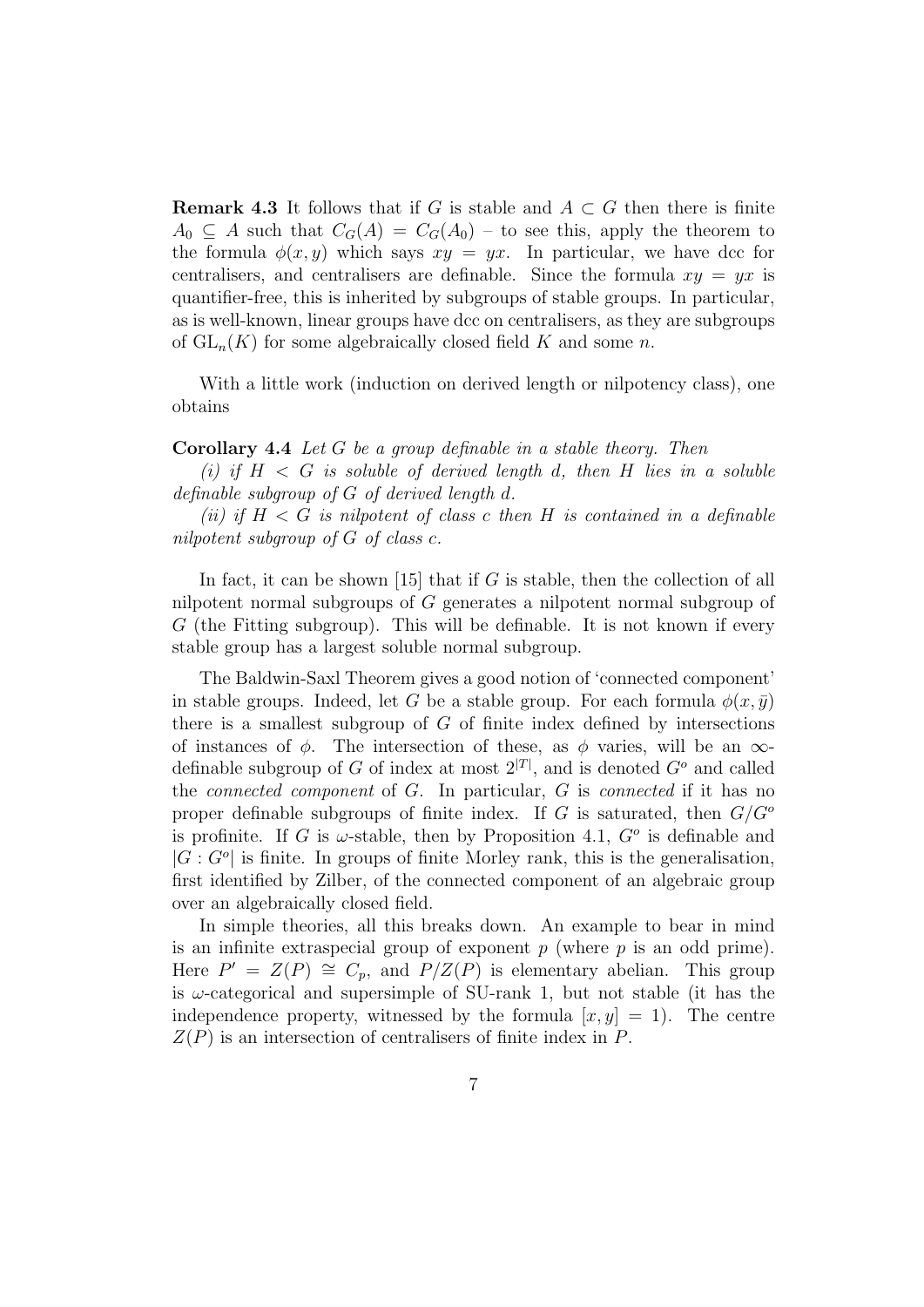## 5 Generic types

Let  $U$  be a saturated model of a stable theory T, and G be a group definable (over the parameter set A) in U. We shall denote by  $S(G)$  the set of all types over U which contain the formula  $x \in G$ . A formula  $\phi(x, \bar{c})$  (which implies  $x \in G$ ) is left generic (over A) if for all  $q \in G$ ,  $\phi(qx, \bar{c})$  does not fork over A. The formula is *right generic* if for all  $q \in G$ ,  $\phi(xq, \bar{c})$  does not fork over A.

**Theorem 5.1** In the above setting, let  $X = \phi(G, \bar{c})$ . Then  $\phi(x, \bar{c})$  is left generic if and only if  $\phi(x,\bar{c})$  is right generic if and only if there are  $g_1, \ldots, g_k$ such that  $G = g_1 X \cup \ldots \cup g_k X$ .

**Definition 5.2** We say that the formula  $\phi(x,\bar{c})$  is generic if any/all of the conclusions of Theorem 5.1 hold.

A type  $p \in S(G)$  is generic if all formulas in p are generic.

The above notions are relevant also to groups definable in simple or NIP theories, but some of the equivalences break down.

The group G acts on the elements of  $S(G)$ :  $\phi(x,\overline{c}) \in qp$  if and only if  $\phi(g^{-1}x, \bar{c}) \in p$ . Let  $p \in S(G)$  be a type of elements of G. Then we define Stab $(p) := \{a \in G : ap = p\}$ . By stability, the type p is definable; that is, for each formula  $\phi(x, \bar{y})$  there is a formula  $d\phi(\bar{y})$  which holds of  $\bar{c}$  if and only if  $\phi(x,\bar{c}) \in p$ . The stabiliser of the  $\phi$ -part of p is thus definable, and it follows that  $\text{Stab}(p)$  is an intersection of definable groups.

It can be shown that  $p \in S(G)$  is generic if and only if  $\text{Stab}(p) = G^o$ . Also, the set of all generic types of G is in 1-1 correspondence with  $G/G<sup>o</sup>$ . In an  $\omega$ -stable group G, a type  $p \in S(G)$  is generic if and only if  $RM(p) = RM(G)$ .

In supersimple theories, some aspects of this theory go through. However, one defines the notion of stabiliser differently. Given  $p \in S(G)$ , define

 $St(p) := \{a \in G : \exists x \models p \text{ such that } a \downarrow x \text{ and } ax \models p\}$ 

and  $\text{Stab}(p) = \text{St}(p)$ . St(p). Then both  $\text{St}(p)$  and  $\text{Stab}(p)$  are  $\infty$ -definable, and  $\text{Stab}(p)$  is a group.

## 6 Zilber Indecomposability Theorem

The following crucial theorem, due to Zilber, generalises a well-known result for algebraic groups. It has generalisations for superstable (even supersimple)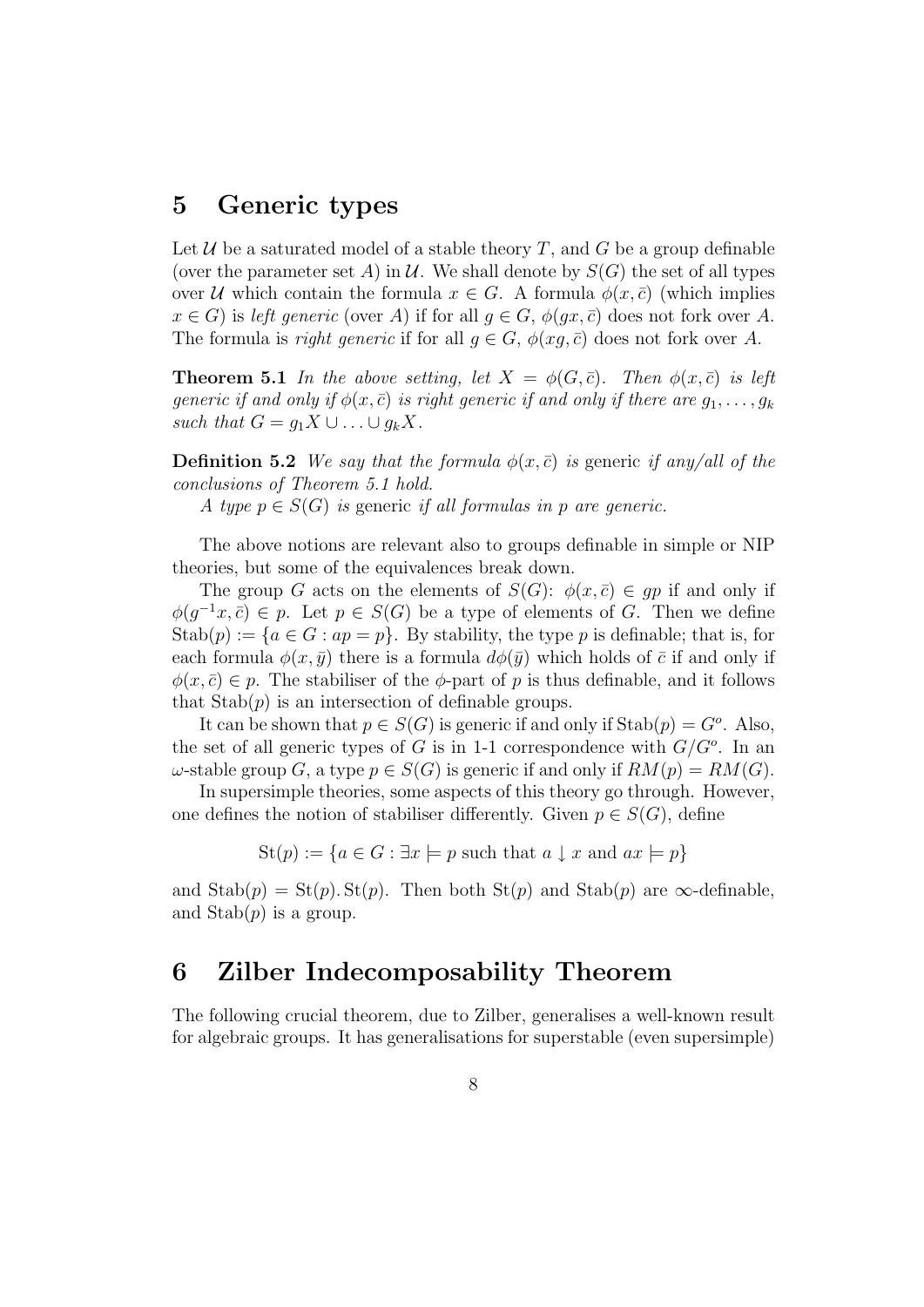groups. First, a definable subset A of a definable group G is *indecomposable* if for every definable  $H < G$ , either A lies in a single coset of H, or A intersects infinitely many cosets of  $H$  non-trivially.

**Theorem 6.1** Let G be a group of finite Morley rank. Let  $\{A_i : i \in I\}$  be indecomposable subsets of G, each containing the identity. Then  $H := \langle A_i : A_i \rangle$  $i \in I$  is definable and connected and equals a finite product  $A_{i_1} \ldots A_{i_m}$ .

Sketch proof. Find  $B = A_{i_1} \ldots A_{i_m}$  such that  $RM(B) = RM(A_iB)$  for each  $i$ . Let  $p$  be a global type of maximal rank of elements of  $B$ . Put  $H := \text{Stab}(p)$ . Note

(i)  $A_i \subset H$  for all i, and

(ii)  $p$  is the unique generic type of  $H$  (so  $H$  is connected).

This theorem has many consequences, some of which follow formulaically, i.e. tend to carry through to other contexts with a version of the Indecomposability Theorem. For example:

– if G is a group of finite Morley rank which is definably simple (i.e has no proper non-trivial definable normal subgroup) then  $G$  is simple.

– if G is a group of finite Morley rank then its derived subgroup  $G'$ is definable. To see this, we may suppose  $G$  is connected. Observe that  $G' = \langle (x^{-1})^G x : x \in X \rangle$ , and that the set  $(x^{-1})^G x$  are indecomposable and contain 1.

## 7 Groups of low Morley rank.

We briefly mention some early results due to Cherlin [4]. This was perhaps the first intrusion of ideas from finite group theory to groups of finite Morley rank. The rank one case is due to Reineke.

Theorem 7.1 Let G be a connected group of finite Morley rank.

(i) If  $RM(G) = 1$ , then G is abelian, and is elementary abelian or torsionfree divisible.

(ii) If  $RM(G) = 2$ , then G is soluble of derived length at most two.

(iii) If  $RM(G) = 3$  and G is simple and has a definable rank 2 subgroup then G is isomorphic to  $PSL_2(K)$  for some definable algebraically closed field K.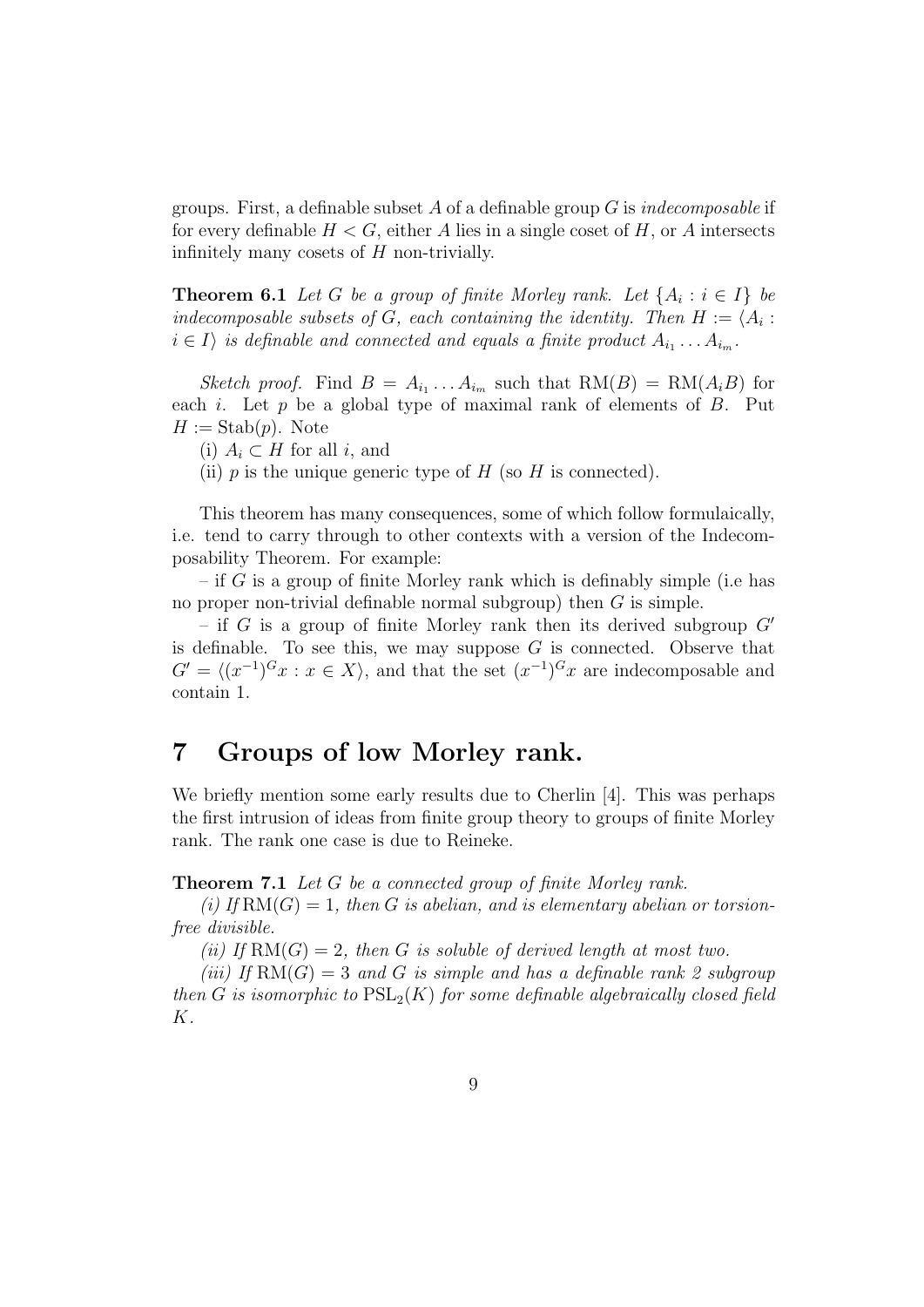Related to this, there is the following important result of Hrushovski. It is crucial to understanding the interaction between two non-orthogonal minimal types, through the action of the binding group.

**Theorem 7.2** In a stable theory  $T$ , let  $G$  be a definable group acting definably and transitively on a strongly minimal set X. Then G is connected, and one of the following holds.

(i)  $RM(G) = 1$  and G acts regularly on X.

(ii)  $RM(G) = 2$ , and  $G = \text{AGL}_1(K)$  for some definable algebraically closed field K, acting on the affine line (by maps  $x \mapsto ax + b$ ).

(iii)  $RM(G) = 3$ , and  $G = PSL<sub>2</sub>(K)$  (K a definable algebraically closed field) acting on the projective line  $PG<sub>1</sub>(K)$ .

These results have various generalisations. Both generalise to groups definable in o-minimal theories [8], and to pseudofinite supersimple groups of finite SU-rank [5], and Theorem 7.1 generalises to groups of low 'Cantor rank' (an analogue of Morley rank appropriate for working in a particular model, not necessarily saturated) [14].

## References

- [1] T. Altinel, A. Borovik, G. Cherlin, Simple groups of finite Morley rank, Mathematical Surveys and Monographs 146, Amer. Math. Soc., Providence, RI. 2007.
- [2] A. Borovik, A. Nesin, Groups of finite Morley rank, Oxford Logic Guides 26, Oxford University Press, 1994.
- [3] J. Baldwin, J. Saxl, 'Logical stability in group theory', J. Austral. Math. Soc. 21 (1976), 267–276.
- [4] G. Cherlin, 'Groups of small Morley rank, Ann. Math. Logic 17 (1979), 1–28.
- [5] R. Elwes, E. Jaligot, H.D. Macpherson, M.J. Ryten, 'Groups in supersimple and pseudofinite theories', preprint.
- [6] W. Hodges, Model theory, Cambridge University Press, Cambridge, 1993.